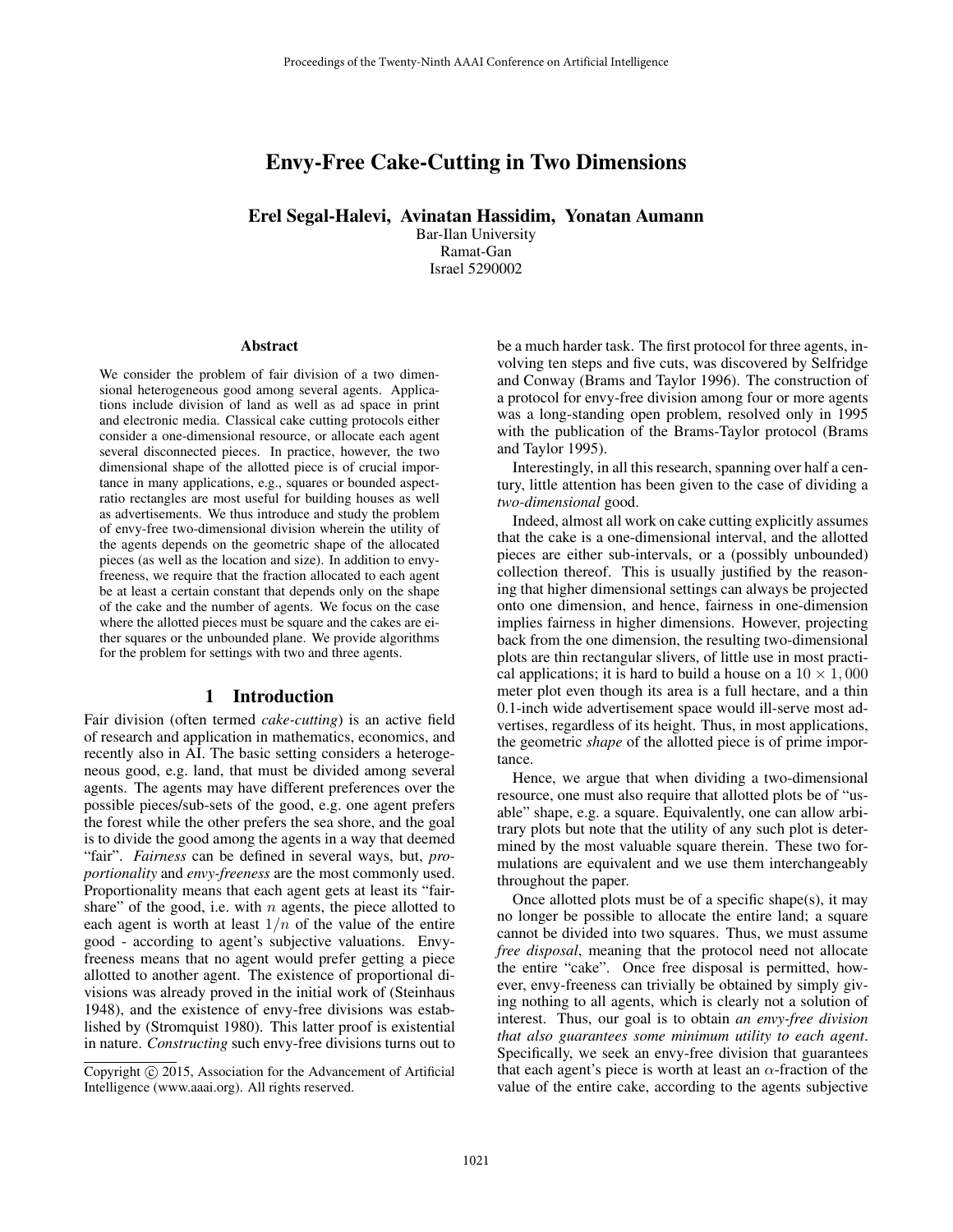valuations. In general, we want  $\alpha$  as large as possible, but note that apriori it is not at all clear that such a guarantee is possible for any constant  $\alpha$ .

We focus on the cases of two and three agents (which, unsurprisingly, already turn out to be non-trivial). We focus on the case where the usable shapes are square, and the initial land is either also a square or the unbounded plane (when the cake is unbounded we also allow the squares to be unbounded, i.e. we consider a quarter-plane and a halfplane as 'squares' of infinite side-length). Similar results, though more complex in presentation, can be obtained for other shapes.

# 1.1 Motivating example

The following example illustrates the insufficiency of existing cake-cutting algorithms. Suppose you and a partner are joint owners of a square land estate near the sea. The estate is a 100-by-100 square meters whose western side is adjacent to the sea. Suppose you believe that the most valuable part of the estate is the seashore, e.g., because your desire is to have a home near the sea. One day you decide to break the partnership and divide the land using the classic procedure for envy-free division: "You cut, I choose". You let your partner divide the land to two plots, knowing that you have the right to choose the plot that is more valuable according to your own subjective preferences. Your partner makes a cut parallel to the shoreline at a distance of only 1 meter from the sea.  $\frac{1}{1}$  Which of the two plots would you choose? The western plot contains a lot of sea shore, but it is so narrow that it has no room for building anything. On the other hand, the eastern plot is large but does not contain any shore land. Whichever plot you choose, the division will not proportional for you, because your utility is far less than half the value of the original land estate. Of course the cake *could* be cut in a more sensible way (e.g. by a line perpendicular to the sea), but the current protocols say nothing about how exactly the cake should be cut in each situation in order to guarantee that the division is fair in a way that respects the geometric constraints.

The reason that the classic procedure fails here is that it is based on the assumption of *additive utilities*, meaning that the sum of the utilities you can derive from two parts of the land equals the utility you derive from the entire land. If utilities were additive then one of the plots would necessarily have a utility of at least  $\frac{1}{2}$  of the total value. However, in reality the utility of land is not an additive function.

In the above example, assuming you want to build a square house, the utility you can derive from each land-plot is the utility of the most valuable square contained in that plot, and thus the sum of utilities of the western and eastern parts in separation is much less than the utility of the landestate as a whole. Thus, while the cut-and-choose protocol guarantees an envy-free division, it does not guarantee any positive utility to the agents.

### 1.2 Our results

For the case that the original cake is a square, we present:

- A protocol for envy free division with two agents that guarantees each agent a utility of at least  $1/4$ -th of the value of the entire cake. This matches the existential upper bound established by (Segal-Halevi, Hassidim, and Aumann 2014).
- A protocol for envy free division with three agents that guarantees each agent a utility of at least 1/10-th of the value of the entire cake. The existential upper bound of (Segal-Halevi, Hassidim, and Aumann 2014) for this case is  $1/6$ -th.

For the case that the original cake is the unbounded plane, we present a protocol for envy free division with three agents that guarantees each agent a utility of at least  $1/3$ -rd of the value of the entire cake. $<sup>2</sup>$  This protocol is clearly existen-</sup> tially optimal, as  $1/n$  is the best possible fraction in the case where all agents have identical valuations.

The remainder of the paper is structured as follows. Immediately following we review the related research. The formal definitions and model are provided in Section 2. Section 3 presents the core geometric concepts and techniques, including our main concept of a *knife function*, which is a generalization of the "moving knife" concept used by both classic and modern works on cake cutting (Dubins and Spanier 1961; Stromquist 1980; Brams, Taylor, and Zwicker 1997; Manabe and Okamoto 2012). These geometric techniques are then applied in the construction of the envy-free division procedures for two agents (Section 4) and three agents (Section 5).

#### 1.3 Related work

As far as we know, existing protocols for envy-free division (Stromquist 1980; Brams and Taylor 1995; Reijnierse and Potters 1998; Su 1999; Barbanel and Brams 2004; Manabe and Okamoto 2010; Cohler et al. 2011; Deng, Qi, and Saberi 2012; Kurokawa, Lai, and Procaccia 2013; Chen et al. 2013) do not make any shape-related guarantees. When applied to agents with non-additive utility functions, the utility per agent might be arbitrarily small.

Most other results related to cake-cutting with nonadditive utilities is either purely existential (Sagara and Vlach 2005; Dall'Aglio and Maccheroni 2009; Hüsseinov and Sagara 2013) or assume a 1-dimensional cake (Su 1999; Caragiannis, Lai, and Procaccia 2011; Mirchandani 2013)

Relatively few papers explicitly relate to a twodimensional cake.<sup>3</sup> Two of them discuss the problem of dividing a disputed territory between several bordering countries, with the constraint that each country should get a piece that is adjacent to its border: (Hill 1983) proved that such a partition exists and (Beck 1987) provided a division procedure. (Iyer and Huhns 2009) describe a procedure that asks

<sup>&</sup>lt;sup>1</sup>The reason why he decided to cut this way is irrelevant since a fair division protocol is expected to guarantee that the division is fair for every agent playing by the rules, regardless of what the other agents do.

 $2$ For two agents, the classical cut-and-choose procedure works. 3 Several authors studied a circular cake (Thomson 2007; Brams, Jones, and Klamler 2008; Barbanel, Brams, and Stromquist 2009), but this is a one-dimensional circle and the pieces are onedimensional arcs corresponding to thin wedge-like slivers.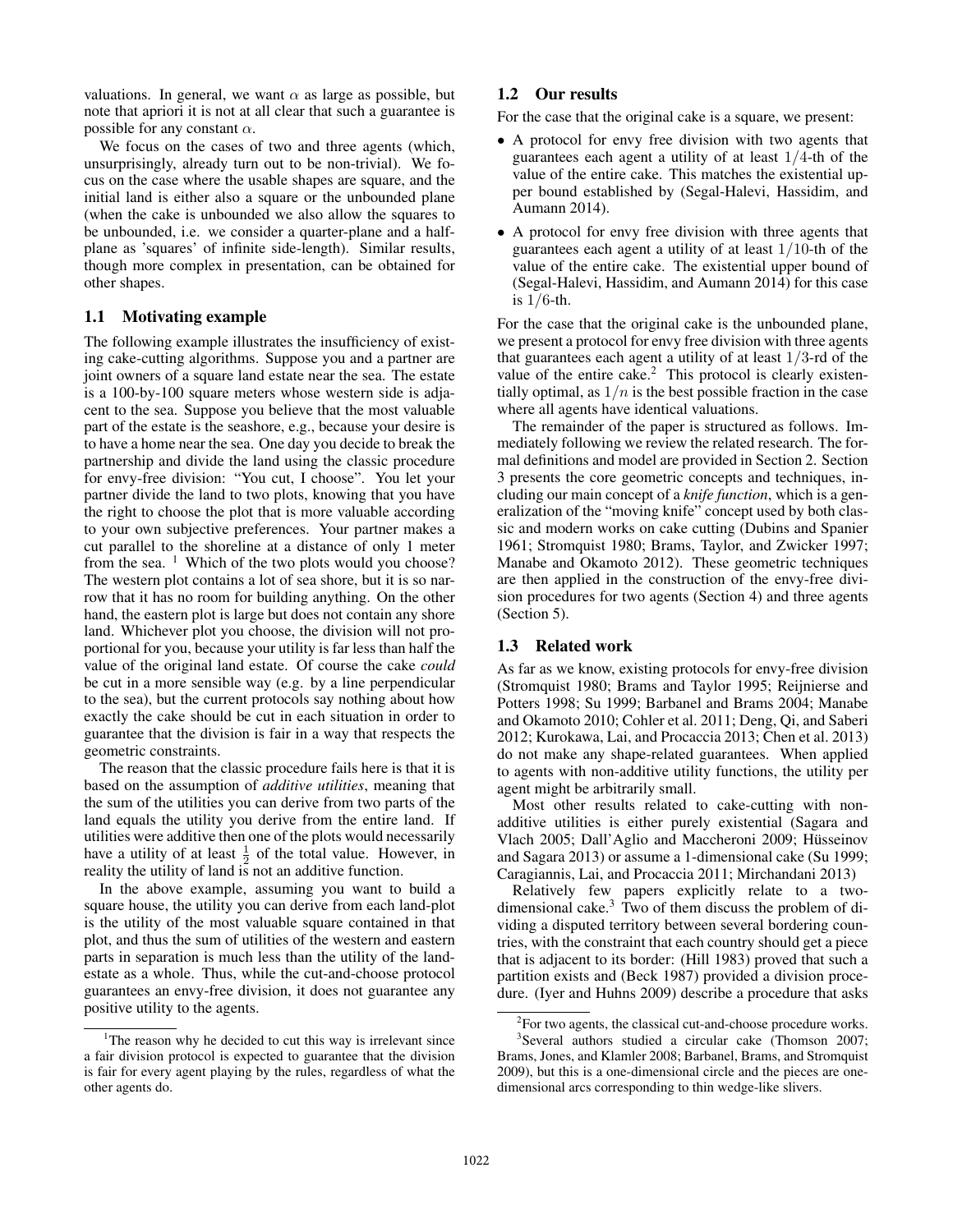each of the  $n$  agents to draw  $n$  disjoint rectangles on the map of the two-dimensional cake. These rectangles are supposed to represent the "desired areas" of the agent. The procedure tries to give each agent one of his  $n$  desired areas. However, it does not succeed unless each rectangle proposed by an individual intersects at most one other rectangle drawn by any other agent. If even a single rectangle of Alice intersects two rectangles of George, then the procedure fails and no agent gets any piece.

#### 2 The Model

A cake C, which is a measurable subset of the twodimensional Euclidean plane, has to be divided among  $n$ agents. Every agent  $i \in \{1, ..., n\}$  should receive a measurable piece  $P_i \subseteq C$  (Note that we do not require that the entire cake is divided).

Every agent i has an (additive) value measure  $V_i$  over parts of C, normalized such that  $V_i(C) = 1$ . The value measures are assumed to be finite and non-negative. The measures are also assumed to be *absolutely continuous with respect to area*(or just *continuous* for short), i.e., any piece with an area of 0 has a value of 0 (Hill and Morrison 2010). Hence, the value of a plot is the same whether or not it contains its boundary. Equivalently, for every  $\epsilon > 0$  there is a  $\delta > 0$  such that, for every s having area less than  $\delta$ , the value  $V(s)$  is less than  $\epsilon$ .

There is a pre-defined family of shapes S, which is the family of *usable geometric shapes*. In this paper, S is the family of squares. Based on  $V_i$  and  $S$  we define the following shape-based utility function, which assigns to a piece  $P \subseteq C$  the value of the most valuable square contained in P:

$$
V^S(P) = \sup_{s \in S \text{ and } s \subseteq P} V(s)
$$

For example, if Alice wants to build a square house but gets a land-plot  $P$  which is not square, then her utility is determined by the most valuable square contained in her plot P. From now on, we use the term *value* to refer to the additive measure V and the term *utility* to refer to the (not necessarily additive) function  $V^S$ .

An *envy-free partition* of a cake C is a partition in which the utility of an agent from his allocated piece is at least as large as his utility from every other:

$$
\forall i, j \in \{1, ..., n\} : V_i^S(P_i) \ge V_i^S(P_j)
$$

In addition to envy-freeness, every partition can be characterized by its level of *proportionality*, which is the utility of the least fortunate agent (also known as *egalitarian social welfare*):

$$
Prop(C, S, \{V_i\}_{i=1}^n, \{P_i\}_{i=1}^n) = \min_{i \in \{1, \ldots, n\}} V_i^S(P_i)
$$

So a proportional partition is a partition with a proportionality of at least  $\frac{1}{n}$ .

We are interested in finding, for given  $C$ ,  $n$  and  $S$ , the largest proportionality level that can be attained for every combination of continuous value measures in an envy-free



Figure 1: Geometric loss factors relative to the family of squares.

division. We call this number the *n-agent envy-free proportionality level* of C and S:

$$
Prop_E(C, n, S) = \inf_{V_i} \sup_{P_i} Prop(C, S, \{V_i\}_{i=1}^n, \{P_i\}_{i=1}^n)
$$

where the infimum is taken over all  $n$ -tuples of continuous value measures  $V_i$  and the supremum is taken over *all envyfree partitions* of C to n agents.

A similar function,  $Prop(C, n, S)$ , can be defined exactly the same as  $Prop_E(C, n, S)$  with the only difference being that the supremum is taken over *all partitions* of C (regardless of envy). Obviously, because the supremum in  $Prop_E$ is taken over a smaller set:

$$
Prop_E(C, n, S) \le Prop(C, n, S)
$$

Applying this notation, classic cake-cutting results imply that for every cake  $C$ :

$$
Prop(C, n, All) = Prop_E(C, n, All) = \frac{1}{n}
$$

Where "All" is the collection of all geometric shapes. That is: when all geometric shapes are usable, every cake  $C$  can be divided in an envy-free way such that each agent receives  $\frac{1}{n}$  of the total utility, for every combination of continuous value measures. Recently, (Segal-Halevi, Hassidim, and Aumann 2014) proved that:

$$
\frac{1}{4n-4} \le Prop(Square, n, Squares) \le \frac{1}{2n}
$$

Our contribution in this paper is to calculate a lower bound on  $Prop_E(Square, n, Squares)$  and  $Prop_E(Plane, n, Squares)$  for  $n \in \{2,3\}$ . Note that envy-free division is a much more difficult task than proportional division even without geometric constraints, and even when there are only 3 agents.

# 3 Geometric Concepts

The land-estate example described in the introduction hints that to achieve a fair division we must constrain the ways in which agents are allowed to cut the cake. To this end we now define several properties of geometric shapes.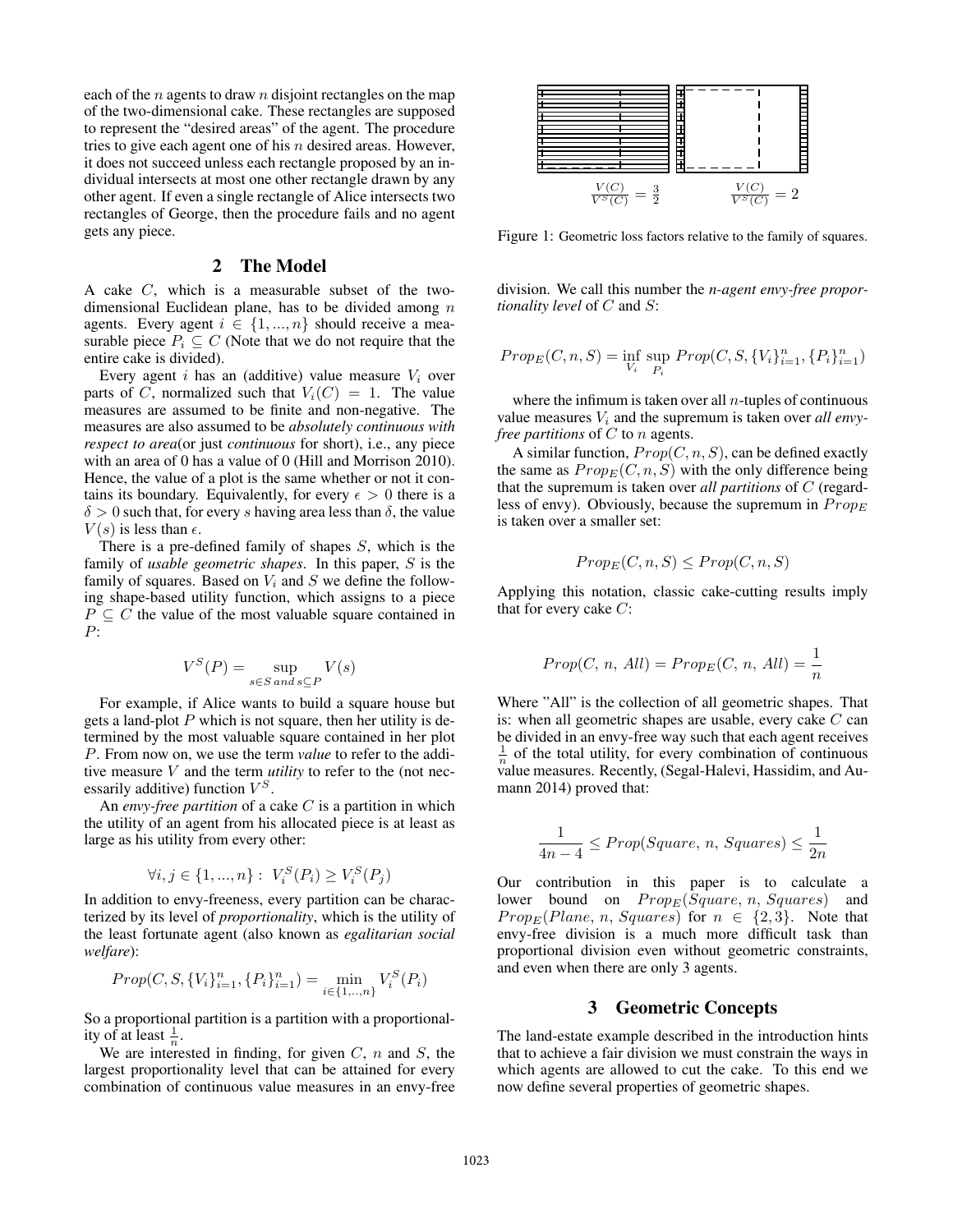# 3.1 Geometric loss

Definition 1. For a cake C and family of shapes S, the *geometric loss* factor of C relative to S is the maximum factor by which the utility of an agent from  $C$  is reduced by his insistence on using shapes only from family S. Formally:

$$
Loss(C,S) = \sup_{V} \frac{V(C)}{V^S(C)}
$$

where the supremum is over all continuous finite measures V having  $V(C) > 0$ . The minimum possible loss factor is 1 which means no loss. This is always the case when  $C \in S$  since in that case  $V^S(C) = V(C)$ . When C is not in S, the loss is generally larger than 1. For example, assume that  $C$  is a 30-by-20 rectangle. The largest square contained in  $C$  is 20-by-20. Hence, if  $V$  is uniform over C (as in Figure 1/Left, representing an agent who wants a maximal amount of land), then  $\frac{V(C)}{V^S(C)} = \frac{600}{400} = \frac{3}{2}$ , implying that  $Loss(C, Squares) \geq \frac{3}{2}$ . But the loss may be larger: suppose  $\overrightarrow{V}$  is uniform over the "shores" in the east and west sides of  $C$  (as in Figure 1/Right, representing an agent who wants a square with a maximal amount of shore land). In this case  $\frac{V(C)}{V^S(C)} = 2$ , implying that  $Loss(C, Squares) \geq 2$ . We will see later that the loss in this case is exactly 2, and in general the geometric loss of a rectangle with a length/width ratio of L is  $[L]$ , so a thinner rectangle has a larger geometric loss.

The importance of the geometric loss concept becomes clear when it is generalized to cake partitions:

**Definition 2.** For a partition of a cake to pieces  $P_1 \sqcup P_2 \sqcup$ ... $\sqcup P_m = C$  and a family of shapes S, the *geometric loss of the partition* is the sum of the geometric loss factors of the pieces:

$$
Loss({P_1, P_2..., P_m}, S) = \sum_{i=1}^{m} Loss(P_i, S)
$$

Intuitively, lower geometric loss is better: when a cake is partitioned with a low geometric loss, it is possible to choose at least one piece with a sufficiently high utility. For example, assume the cake  $C$  is a 100-by-100 square and  $S$  is the family of squares. If  $C$  is partitioned near its boundary to 100-by-1 and 100-by-99 rectangles (like the land-estate in the introduction), then the loss factors of the pieces are 100 and 2 respectively so the loss of the partition is 102. But if  $C$  is partitioned in the middle to two 100-by-50 rectangles, then the loss factor of both pieces is 2 so the loss of the partition is 4, in accordance with our intuition that the second partition is "fairer" for the chooser. The following lemma formalizes this intuition.

# 3.2 Chooser lemma

Lemma. *(Chooser Lemma) If a cake* C *is partitioned to disjoint pieces*  $P_1 \sqcup ... \sqcup P_m = C$  *and the geometric loss of the partition is* M*, then for every value measure* V *and every family of shapes* S*:*

$$
\max(V^{S}(P_1), ..., V^{S}(P_m)) \ge \frac{V(C)}{M}
$$



Figure 2: Cover numbers of several geometric shapes.

*Proof.* By additivity,  $\sum_{i=1}^{m} V(P_i) = V(C)$ . Multiplying the left-hand side by the geometric loss  $(M)$  and the right-hand side by the definition of geometric loss gives:  $\sum_{i=1}^{m} V(P_i) \cdot M = \sum_{i=1}^{m} Loss(P_i, S) \cdot V(C)$ . At least one of the  $m$  elements in the left-hand side must be greater than or equal to the corresponding element in the right-hand side. I.e., there is an *i* for which:  $V(P_i) \cdot M \ge Loss(P_i, S) \cdot V(C)$ . By Definition 1:  $V^S(P_i) \ge \frac{V(P_i)}{Loss(P_i, S)} \ge \frac{V(C)}{M}$ .

Hence, when the geometric loss of a partition is  $M$ , the chooser can choose a piece with a utility of at least  $\frac{V(C)}{M}$ .

# 3.3 Cover numbers

An upper bound on the geometric loss factor can be proved based on the following definition:

**Definition 3.** For a cake  $C$  and family of geometric shapes S,  $CoverNum(C, S)$  is the minimum number of shapes from family  $S$  whose union is exactly  $C$ .

Some examples are depicted in Figure 2. When  $C$  is a hole-free rectilinear polygon and  $S$  the family of squares, a minimum cover can be found in polynomial time (Bar-Yehuda and Ben-Hanoch 1996).

*Claim* 1*. For every cake* C *and family* S*:*

$$
Loss(C, S) \leq CoverNum(C, S)
$$

*Proof.* Let  $n = CoverNum(C, S)$  and let  $P_1, ..., P_n \in S$ be shapes that cover the cake C such that  $C = P_1 \cup P_2 \cup ... \cup$  $P_n$ . Let V be any value measure. A measure is additive, so  $V(C) = V(P_1) + V(P_2) + ... + V(P_n)$ . Hence, there is at least one piece  $P_i \in S$  such that  $V(P_i) \geq \frac{V(C)}{n}$  $\frac{C}{n}$ . Therefore,  $V^S(C) = \sup_{p \subseteq C} \mathop{and} \mathop{p \in S} V(p) \geq V(P_i) \geq \frac{V(C)}{n}$  $\frac{1}{n}$ , which implies  $Loss(C, S) \leq n$ .  $\Box$ 

An immediate consequence of Definition 1 is that for every value measure  $V: V^s(C) \ge \frac{V(C)}{Loss(C,S)}$   $\ge$  $\frac{1}{CoverNum(C,S)}$  (since  $V(C)$  is normalized to 1). Going back to the  $30 \times 20$  rectangle, as shown in Figure 2/Right,  $CoverNum(C, Squares) = 2$  so  $V^S(C) \geq \frac{1}{2}$ , meaning that every agent, regardless of his preferences, can get a utility of at least half the total cake value.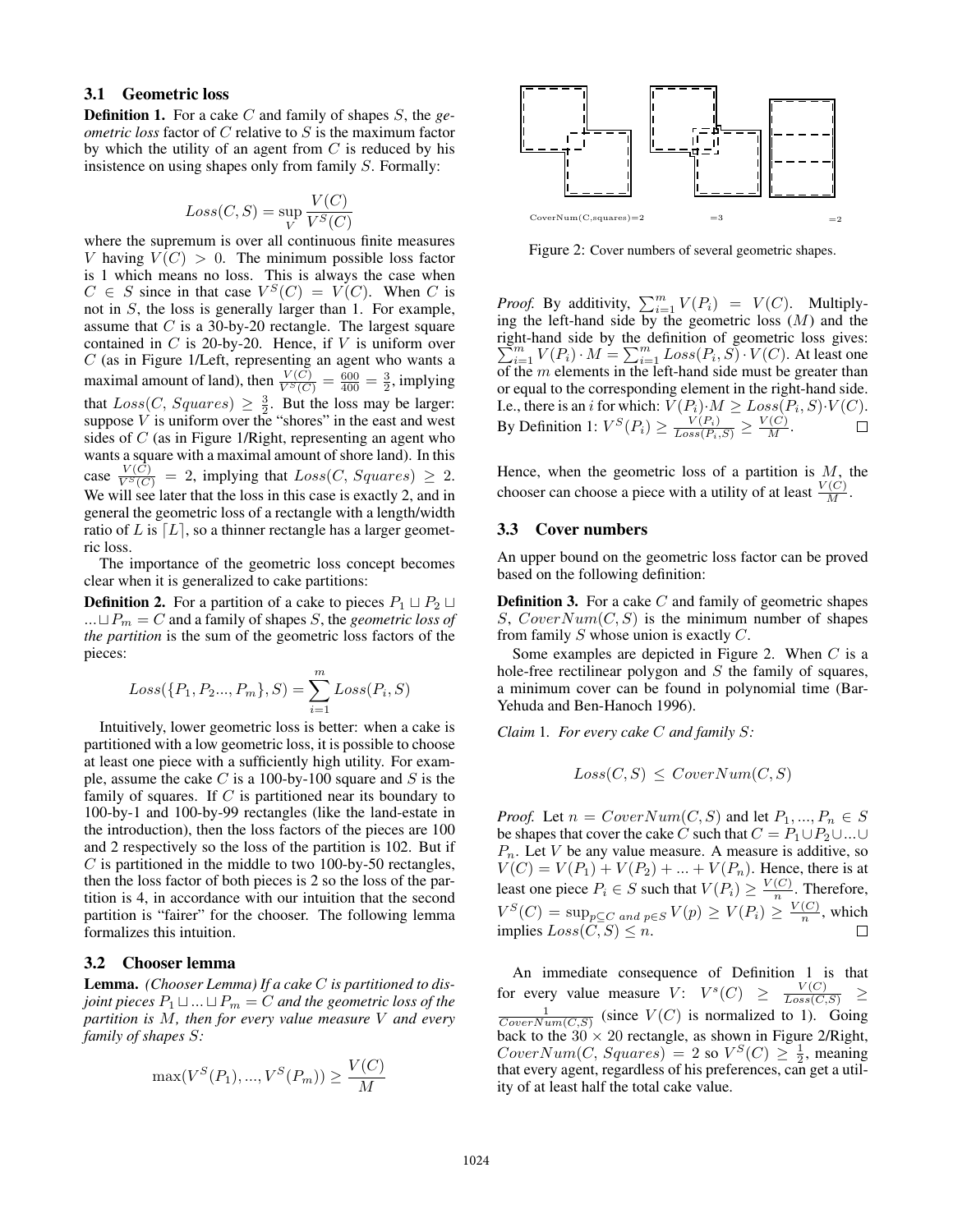# 3.4 S-Continuity

We are going to cut cakes using a generalization of a moving knife. To use this generalization correctly we have to make sure that the utility functions of the agents change continuously during the movement of the knife. To this end we present the following definition:

**Definition 4.** Let S be a family of shapes. A function  $K(t)$ from a real interval to subsets of  $R^2$  is called S-continuous if for every  $\epsilon > 0$  there exists  $\delta > 0$  such that, for every t and t' which are at most  $\delta$  apart (i.e.  $|t'-t| < \delta$ ), and for every shape  $s' \in S$  contained in  $K(t')$ , there exists a shape  $s \in S$ contained in  $K(t)$  such that  $s \subseteq s'$  and  $Area(s' \setminus \overline{s}) < \epsilon$ .

Intuitively,  $S$ -continuity means that, as the function  $K$ changes over time, usable shapes are not created or destroyed "all of a sudden", but rather grow or shrink in a smooth manner. As the examples below demonstrate, Scontinuity is different from continuity.

(a) Let  $S$  be the family of squares parallel to the axes. The function  $K_1(t) = [0, t] \times [0, 1]$ , defined for  $t \ge 0$ , is Scontinuous. Proof: Intuitively, the function  $K_1(t)$  describes a rectangle growing smoothly eastwards; it is apparent that no squares with positive area are created all of a sudden. Formally, given  $\epsilon > 0$ , select a  $\delta$  such that  $2\delta + \delta^2 < \epsilon$ . For every  $t, t'$  with  $|t' - t| < \delta$ , for every axis-parallel square in  $K_1(t')$  with side-length  $a + \delta$ , there is a contained square in  $K_1(t)$  with side-length at least a. The difference between these squares has an area of at most  $2\delta + \delta^2 < \epsilon$ .

(b) Similarly, the function  $K_2(t) = [0, t] \times [0, t]$ , describing a square growing from the origin, is S-continuous.

(c) In contrast, the function  $K_3(t) = [0, t] \times [0, 1] \cup [1$  $t, 1] \times [0, 1]$ , defined for  $t \in [0, 1]$ , is not S-continuous. Proof: Intuitively, a square of side-length 1 is created at time  $t = 0.5$ , when the two components of  $K_3(t)$  meet. Formally, let  $\epsilon = 0.75$ . For every  $\delta > 0$ , select  $t = 0.5 - \frac{\delta}{3}$  and  $t' =$  $0.5 + \frac{\delta}{3}$ . Then  $K_3(t')$  contains the square  $s' = [0, 1] \times [0, 1]$ , but all squares  $s \subseteq K_3(t)$  have a side-length of less than 0.5, hence  $\text{Area}(s' \setminus s) > 0.75 = \epsilon$ . Note that  $K_3$  is continuous in the following sense: the symmetric difference between  $K_3(t + \delta)$  and  $K_3(t)$  has zero area as  $\delta$  tends to zero.

(d) Similarly, if  $S$  is the family of axis-parallel squares with side-length at least 0.5, then the function  $K_1(t)$  =  $[0, t] \times [0, 1]$  is not *S*-continuous.

Lemma. *(S-continuity lemma) If the measure* V *is absolutely continuous and the function* K(t) *is* S*-continuous, then the real function*  $v(t) := V^S(K(t))$  *is uniformly continuous.*

*Proof.* Given  $\epsilon > 0$ , we have to show the existence of  $\delta > 0$ such that, for every t, t', if  $|t'-t| < \delta$  then  $|v(t') - v(t)| < \epsilon$ . By the absolute continuity of V, there is an  $\epsilon' > 0$  such

that every s having  $Area(s) < \epsilon'$  has  $V(s) < \epsilon$ . By the S-continuity of  $K(t)$ , there is a  $\delta > 0$  such that,

for every t, t', if  $|t'-t| < \delta$  then for every S-shape  $s' \subseteq$  $K(t')$ , there is an S-shape  $s \subseteq K(t)$  such that  $s \subseteq s'$  and the difference s' \s has area less than  $\epsilon'$ . Hence,  $V(s') - V(s) =$  $V(s' \setminus s) < \epsilon.$ 

By definition,  $v(t') = V^S(K(t')) = V(s')$ , where s' is an S-shape contained in  $K(t')$  for which  $V(s')$  is maximized.

By the same definition,  $v(t) = V^S(K(t)) \ge V(s)$ , where s is an S-shape contained in  $K(t)$  having  $V(s') - V(s) < \epsilon$ . Hence,  $v(t) > v(t') - \epsilon$ . By a symmetric argument,  $v(t') >$  $v(t) - \epsilon.$ 

# 3.5 Knife functions

Definition 5. Let C be a cake. A *knife function* on C is a function from  $[0, 1]$  to subsets of C having the following properties:

1.  $K_C(0) = \emptyset$  and  $K_C(1) = C$ ;

2.  $K_C$  is monotonically increasing with  $t$ , i.e. for every  $t' > t$ :  $K_C(t') \supset K_C(t)$ ;

3. Both  $K_C(t)$  and  $C \setminus K_C(t)$  are S-continuous functions (see definition 4).

The name "knife function" comes from the classic moving knife procedure for proportional cake-cutting. When a knife moves over a cake, in the manner described by (Dubins and Spanier 1961), starting at time 0 and ending at time 1, the part of the cake already covered by the knife is a knife function according to our definition. However, our definition is more general and allows a "knife" that is not a straight line and does not necessarily move parallel to itself.

For example, let  $C$  be the unit square and  $S$  the family of squares. consider the two S-continuous functions defined in the previous section:  $K_1(t) = [0, t] \times [0, 1]$  and  $K_2(t) =$  $[0, t] \times [0, t]$ . It is easy to check that both of them are knife functions.

#### 3.6 Geometric loss of knife functions

When a knife function  $K_C$ , defined on a cake  $C$ , is "stopped" at a certain time  $t \in [0, 1]$ , it induces a partition of  $C$  to the part which was already covered by the knife,  $K<sub>C</sub>(t)$ , and the part not covered,  $C \setminus K<sub>C</sub>(t)$ . Based on this partition, we can define the geometric loss of the knife:

**Definition 6.** Let C be a cake. For every knife function  $K_C$ , define its *geometric loss relative to the family* S as:

$$
Loss(K_C, \, S) = \\ \max_t Loss(K_C(t), \, S) + Loss(C \setminus K_C(t), \, S)
$$

Intuitively, if  $Loss(K_C, S) = M$  then the knife can be stopped at any time  $t$  and the resulting partition has a geometric loss of at most M. Two examples are illustrated in Figure 3, from left to right:

(a) Let  $C = [0, L] \times [0, 1]$ . Define the following knife function:  $K_C(t) = [0, L] \times [0, t]$ . Obviously both  $K_C(t)$ and its complement  $C \setminus K_C(t)$  are rectangle-continuous, as explained in example (a) of Subsection 3.4. Moreover, both are rectangles so their geometric loss relative to the family of rectangles is 1. Hence  $Loss(K_C, Rectangles) = 1+1 = 2$ .

(b) Let  $C = [0, 1] \times [0, 1]$ . Define the following knife function:  $K_C(t) = [0, t] \times [0, t] \cup [1 - t, 1] \times [1 - t, 1]$ . For every t,  $K_C(t)$  is a union of two squares and  $C \setminus K_C(t)$  is also clearly seen to be a union of two squares. Since the two squares meet only at their corners, no positive-area squares are created "all of a sudden"; both functions are squarecontinuous. Moreover, their geometric loss relative to the family of squares is 2. Hence,  $Loss(K_C, Squares) = 4$ .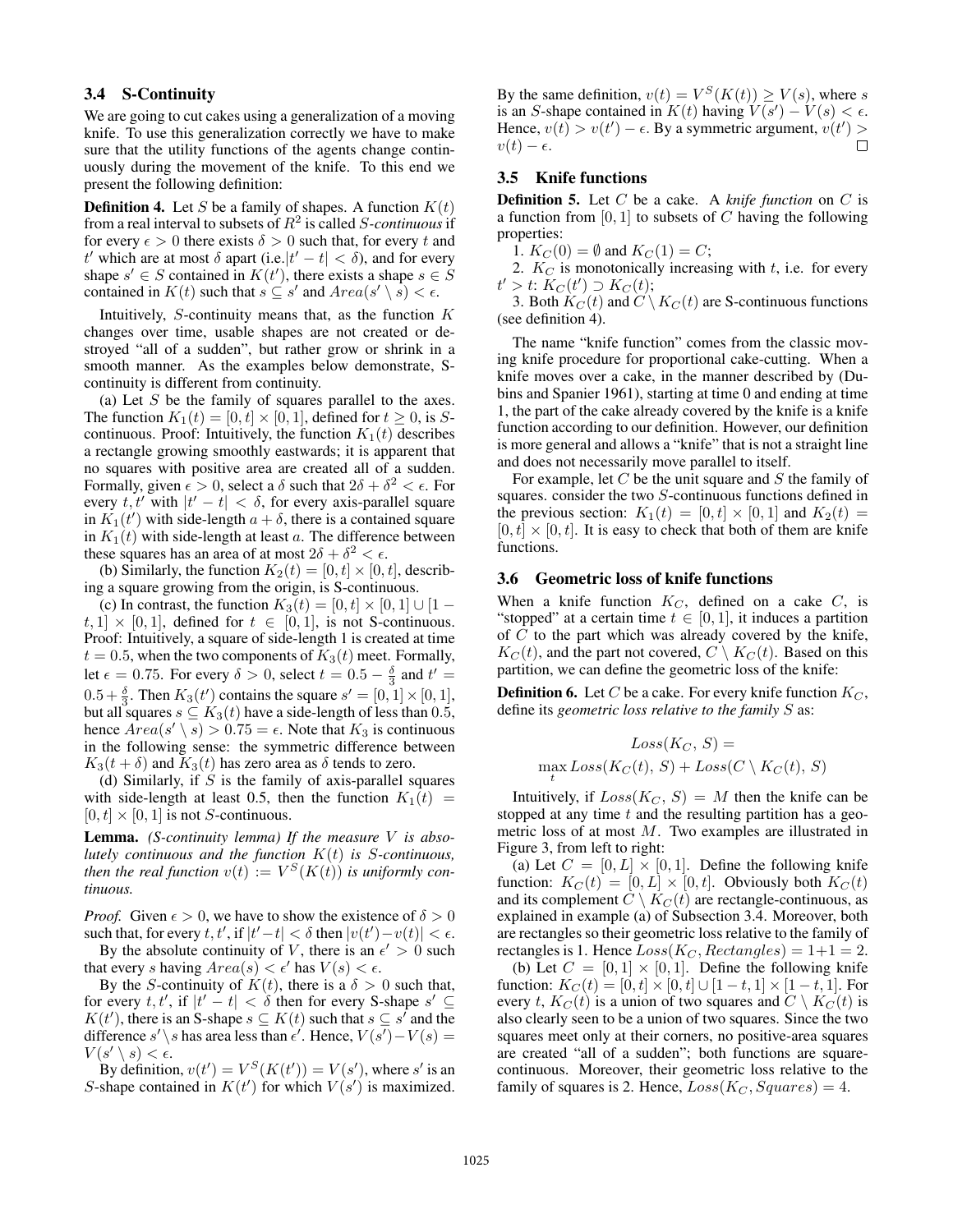

Figure 3: Geometric loss of knife functions.  $K(t)$  is filled with horizontal lines. Dotted lines mark future knife locations.

(c) Let  $C = R^2$  (the unbounded 2-dimensional plane) and  $S$  the family of squares (which, as mentioned in the introduction, also contains the half-planes). Define the following knife function:  $K_C(t) = [-\infty, \tan(\pi \cdot (t - \frac{1}{2}))] \times$  $[-\infty, \infty]$ . both  $K_C(t)$  and its complement  $C \setminus K_C(t)$  are half-planes, so their geometric loss relative to  $S$  is 1 and the geometric loss of  $K_C$  is 2.

### 4 Envy-Free Division For Two Agents

We now present a generic envy-free division procedure for  $n = 2$  agents, based on a knife function.

*Claim* 2*.* Let C be a cake, S a family of shapes and  $M \geq 2$  an integer. If there is a knife function  $K_C$  having  $Loss(K_C, S) \leq M$  Then:

$$
Prop(C, 2, S) \ge Prop_E(C, 2, S) \ge \frac{1}{M}
$$

*Proof.* C can be divided using the following procedure. (1) Each agent *i* selects a time  $t_i \in [0, 1]$  in which to "stop the knife". (2) The smaller time is selected; assume it is  $t_i$ . (3) Agent *i* receives  $K_C(t_i)$  and agent 1−*i* receives  $C\setminus K_C(t_i)$ .

To prove the lower bound, we show that every agent with value measure V can select  $t_i$  such that his allocated share *P* satisfies: (a)  $V^S(P) \geq V^S(C \setminus P)$ , and (b)  $V^S(P) \geq \frac{1}{M}$ .

By definition of a knife function, when  $t = 0$ :  $V^{S}(K_{C}(t)) = V^{S}(\emptyset) = 0 \leq V^{S}(C) = V^{S}(C \setminus K_{C}(t))$ and when  $t = 1$ :  $V^{S}(K_C(t)) = V^{S}(C) \ge 0 = V^{S}(\emptyset) =$  $V^S(C \setminus K_C(t))$ . The functions  $K_C(t)$  and  $C \setminus K_C(t)$  are both S-continuous. Hence, by the S-continuity lemma (Subsection 3.4) the functions  $V^S(K_C(t))$  and  $V^S(C \setminus K_C(t))$ are both continuous functions of  $t$ . By the intermediate value theorem, there exists a time  $t$  in which the utilities on both sides of the knife are equal:  $V^S(K_C(t)) = V^S(C \setminus K_C(t)).$ Denote this equal utility by U.

An agent stopping the knife at time  $t$  is guaranteed to receive either  $K_C(t)$  or a piece that contains  $C \setminus K_C(t)$ . In both cases the agent feels no envy and has a utility of at least U. Because the geometric loss of the knife function  $K_C$  is at most M, by the Chooser Lemma  $U \geq \frac{1}{M}$ .  $\Box$ 

### Corollary 1. *By examples (a)-(c) in Subsection 3.6:*

(a)  $Prop_E(Rectangle, 2, Rectangles) = \frac{1}{2}$ , as is al*ready known from classic cake-cutting.*

(b)  $Prop_E(Square, 2, Squares) \geq \frac{1}{4}$ . Combining this *with the upper bound of (Segal-Halevi, Hassidim, and Au-*

 $\textit{mann } 2014$ ),  $\textit{Prop}(Square, 2, Squares) \leq \frac{1}{4}$ , gives an *equality.*

 $(c)$   $Prop_E(Plane, 2, Squares) = \frac{1}{2}.$ 

# 5 Envy-Free Division For Three Agents

Our procedure for 3 agents is a generalization of the Three Knives procedure (Stromquist 1980). This procedure involves a "sword" moved by a referee, and three "knives" held by the 3 agents. This is an infinite procedure - for every infinitesimal move of the sword, the agents should adjust the locations of their knives. Because the allocated pieces must be connected, no finite algorithm exists (Stromquist 2008), so an infinite procedure is the best that can be hoped for.

To generalize Stromquist's procedure, we will need two functions: a knife function  $K(T)$  on the entire cake, which we call "sword function" (following Stromquist's terminology); and a family of knife functions  $k_T(t)$  on the complement of  $K(T)$ . We denote the complement of  $K(T)$ by  $K(T) := C \setminus K(T)$  and the complement of  $k_T(t)$  by  $\overline{k_T(t)} := \overline{K(T)} \setminus k_T(t)$ . The following definition extends the geometric loss concept from a single knife function to a pair of a sword function and a family of knife functions:

# Definition 7.

$$
Loss(K, k, S) = \max_{T, t \in [0, 1]}
$$

$$
[Loss(K(T), S) + Loss(k_T(t), S) + Loss(\overline{k_T(t)}, S)]
$$

*Claim* 3. Let  $C$  be a cake and  $S$  a family of shapes. If there is a sword function  $K(T)$  on C and a family of knife functions  $k_T(t)$  on  $K(T)$  and  $Loss(K, k, S) = M$ , then:  $Prop(C, 3, S) \geq Prop_E(C, 3, S) \geq \frac{1}{M}.$ 

*Proof.* C can be divided using the following procedure. For every  $T \in [0, 1]$ :

(1) Each agent i selects a certain  $t_i(T) \in [0, 1]$ . The selection should be such that every  $t_i$  is a continuous function of T (a similar requirement applies in Stromquist's procedure).

(2) Each agent has the right to shout "cut!".

(3) If one or more agents shouted "cut!", then select one of them arbitrarily, call him "the shouter" and give him  $K(T)$ .

(4) Call the other two agents "the waiters". Divide  $\overline{K(T)}$ between them in the following way:

(4a) Let  $t^* = \text{median}_{i=1}^3(t_i(T))$ , i.e. the second of the three  $t_i$ 's.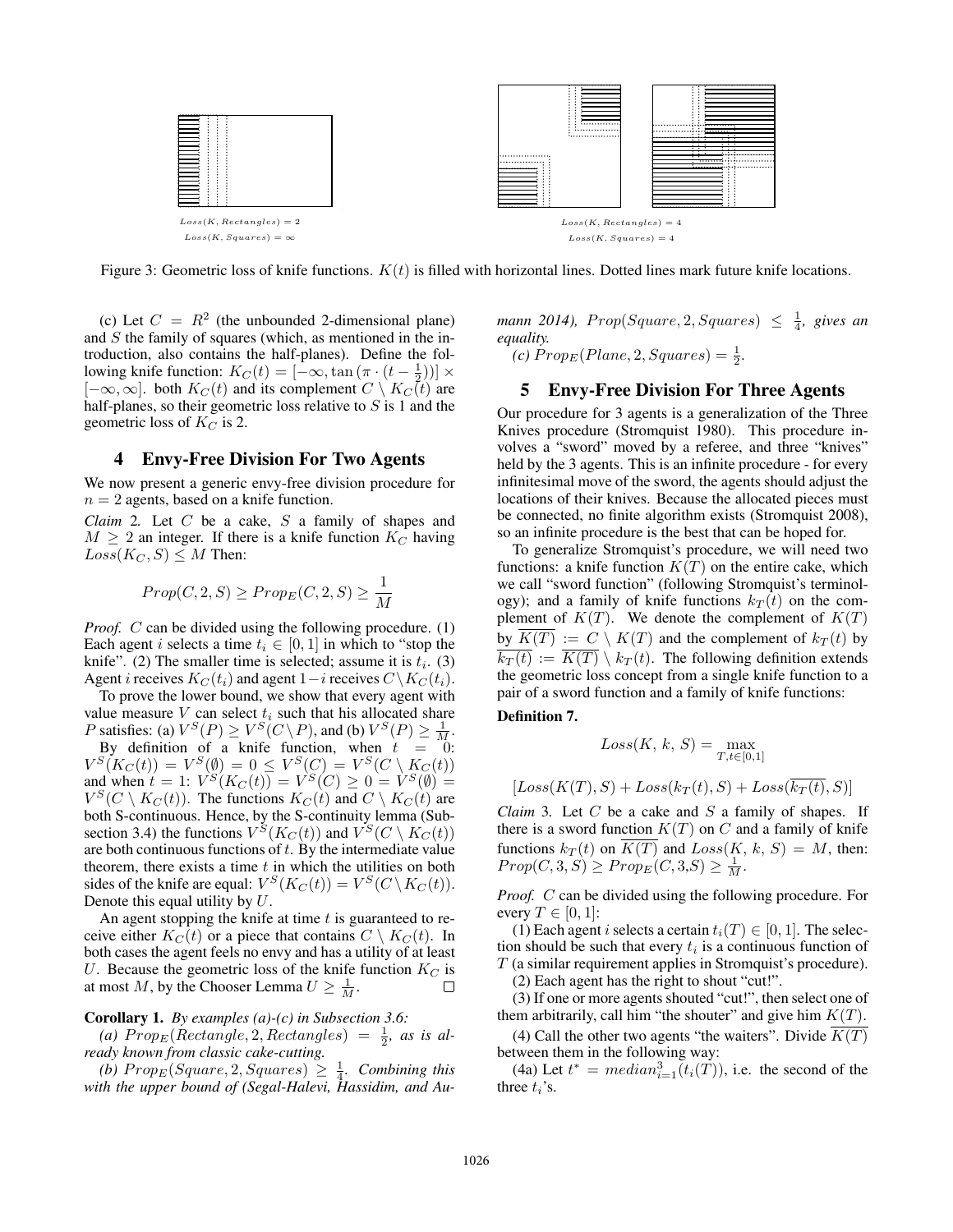

Figure 4: Sword and knife functions of Cor. 2(c). Horizontal lines represent  $K(T)$ . Vertical lines represent  $k_T(t)$ .

(4b) Give  $k_T(t^*)$  to the waiter with the smaller  $t_i$  and give  $k_T(t^*)$  to the remaining waiter.

To prove the lower bound, we show that every agent  $i$  can select  $t_i(T)$  *and* decide whether to shout "cut", such that: (a) the utility of his allocated piece is at least as large as the other two pieces, and (b) that utility is at least  $\frac{1}{M}$ .

In step #1, agent i should select  $t_i(T)$  such that  $V_i(k_T(t_i)) = V_i(\overline{k_T(t_i)})$ ; this is always possible because of the continuity of the knife function  $k_T$ . This guarantees that, if agent  $i$  is one of the waiters, he will not envy the other waiter.

In step  $#2$ , agent i should shout "cut" if he notices that the value of  $K(T)$  is equal to the value he would receive in step #4 by not shouting "cut". Because of the continuity requirements, this guarantees that the shouter will not envy the waiters and vice versa.

By the Chooser Lemma, each agent's utility is at least  $\frac{1}{M}$ .  $\Box$ 

**Corollary 2.** *(a)*  $Prop(Rectangle, 3, rectangles) = \frac{1}{3}$  *(a) result from classic cake-cutting).*

(b)  $Prop(Plane, 3, Squares) = \frac{1}{3}.$ 

 $(c) Prop(Square, 3, Squares) \geq \frac{1}{10}$ .

*Proof.* (a) Both the sword function  $K(T)$  and the knife function  $k_T (t)$  are rectangles growing from the west towards the east. The total geometric loss is clearly  $1 + 1 + 1 = 3$ .

(b) The sword function is a half-plane bounded by a vertical line moving from  $x = -\infty$  to  $x = \infty$ . The knife function  $k_T(t)$  is a quarter-plane to the east of the sword line, bounded by a horizontal line moving from from  $y = -\infty$  to  $y = \infty$ . Recall that we treat half-planes and quarter-planes as squares with infinite side-length. Hence the total geometric loss is 3.

(c) The sword function is the union of two corner-squares growing towards the center, as in example (b) of Subsection 3.6. The knife function is the union of *four* corner-squares as illustrated in Figure 4. Since the squares meet only at their corners, the function is square-continuous. By counting the number of covering squares in different combinations of T and t, it is possible to show that the geometric loss of  $k_T(t)$ is at most 4. This is also obviously true for  $k_T(t)$ . For  $K(T)$ the geometric loss is obviously 2. Hence the total geometric loss is 10. П

# 6 Conclusion and Future Work

We presented the problem of fairly dividing a cake to two or three agents whose utility functions depend on geometric shape. Our main constructive contributions are generic, symmetric, anonymous division protocols which achieve an envy-free division and a minimum guaranteed utility for every agent.

The tools developed in this paper are generic and can work for cakes and pieces of other geometric shapes. In fact, our tools reduce the envy-free division problem to a geometric problem - the problem of finding appropriate knife functions.

We currently work on extending the results to  $n$  agents. This is a challenging task as envy-free division is a difficult problem even for 1-dimensional cakes.

One way to generalize our model is to consider a utility function which takes into account both the value contained in the best square and the total value of the plot, e.g.:  $U(P) = W V^{S}(P) + (1 - W) V(P)$ , where W is an agentdependent constant.

Additional future research topics include: subjective geometric preferences (letting each agent i specify a different family  $S_i$  of usable shapes), efficiency and social-welfare maximization.

# 7 Acknowledgements

Erel Segal-Halevi is grateful to the Doctoral Fellowships of Excellence Program and to the ISF grant 1083/13 for their financial support and Prof. Shmuel Nitzan from the Bar Ilan Economics department for his substantial help in a former version of this paper.

Avinatan Hassidim is supported by ISF grant 1241/12 and by BSF grant 2012344.

Many members of the math.stackexchange.com and mathoverflow.com communities kindly helped in coping with specific geometry-related issues arising in our research. In particular, we are grateful to: Christian Blatter, Ilya Bogdanov, Boris Bukh, Anthony Carapetis, Christopher Culter, David Eppstein, Christopher Fish, Peter Franek, Nick Gill, John Gowers, Dafin Guzman, Marcus Hum, Robert Israel, Barry Johnson, V. Kurchatkin, Raymond Manzoni, Ross Millikan, Mariusz Nowak, Boris Novikov, Joseph O'Rourke, Emanuele Paolini, Steven Taschuk, Marc van Leeuwen, Hagen von Eitzen, Martin von Gagern, Jared Warner, Ittay Weiss and Phoemue X.